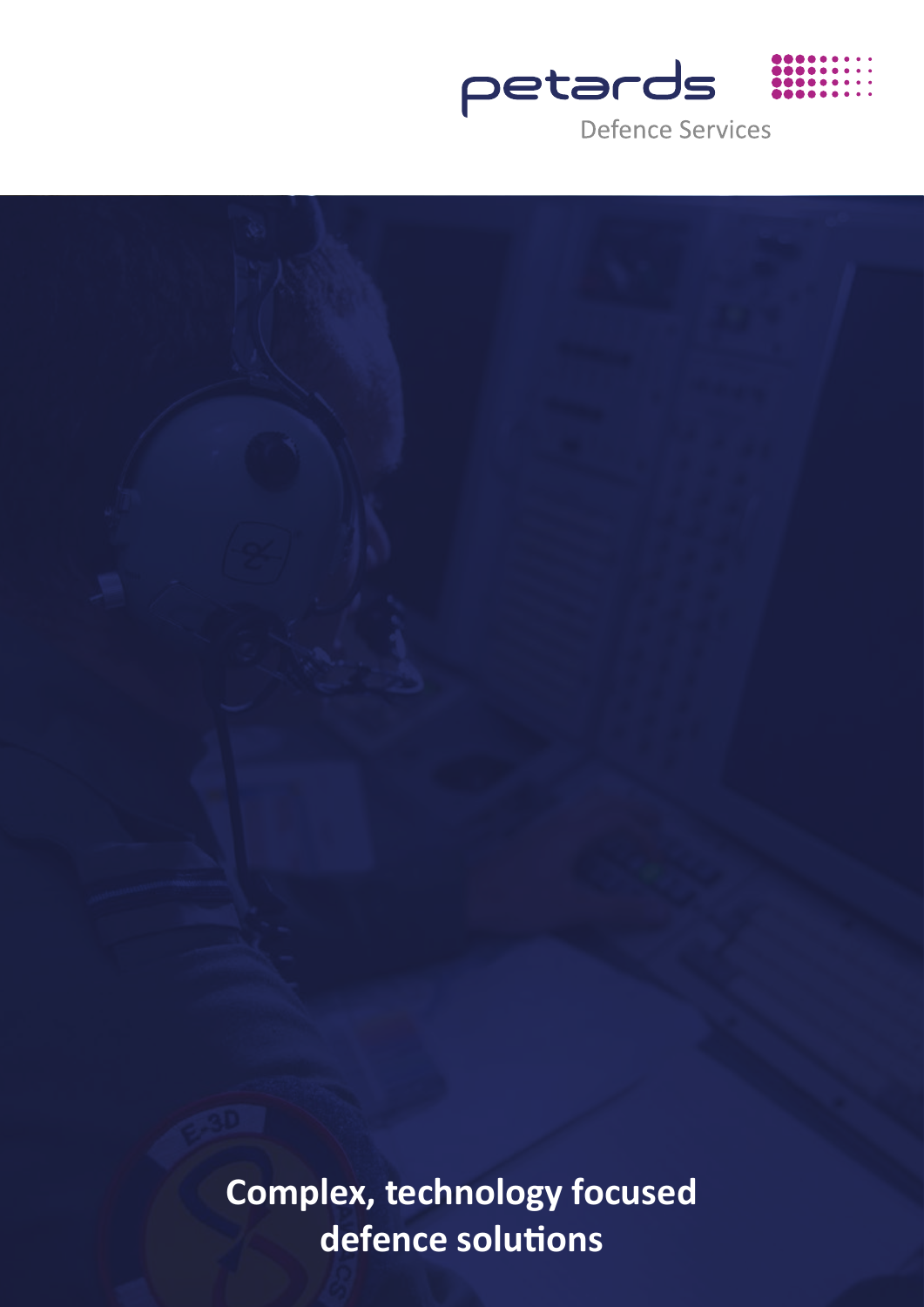# **Defence technology solutions and services that meet and exceed your requirements on land, sea and air**

Petards Defence Services is a world leader in complex, technology focused defence solutions and software.



#### **Control systems**

We are experts in building, improving and prolonging the life of low and high technology electronic sub-systems for numerous platforms.

#### **Our new build solutions include:**

- Driver instrument panels
- Vehicle integrated control panel systems (VICS)
- Hull contactor panels
- Power distribution boxes.

#### **Defensive aid systems**

Petards Defence Services designs, builds and offers technical support services for both airborne defensive aid systems (DAS) and ground-based threat simulator systems, including the manufacture of the internationally renowned ALE-47 Threat Adaptive Countermeasures Dispensing System (TACDS).

We also offer a range of support and test equipment, including the Mk.6 No Volts Detector.



www.petards.com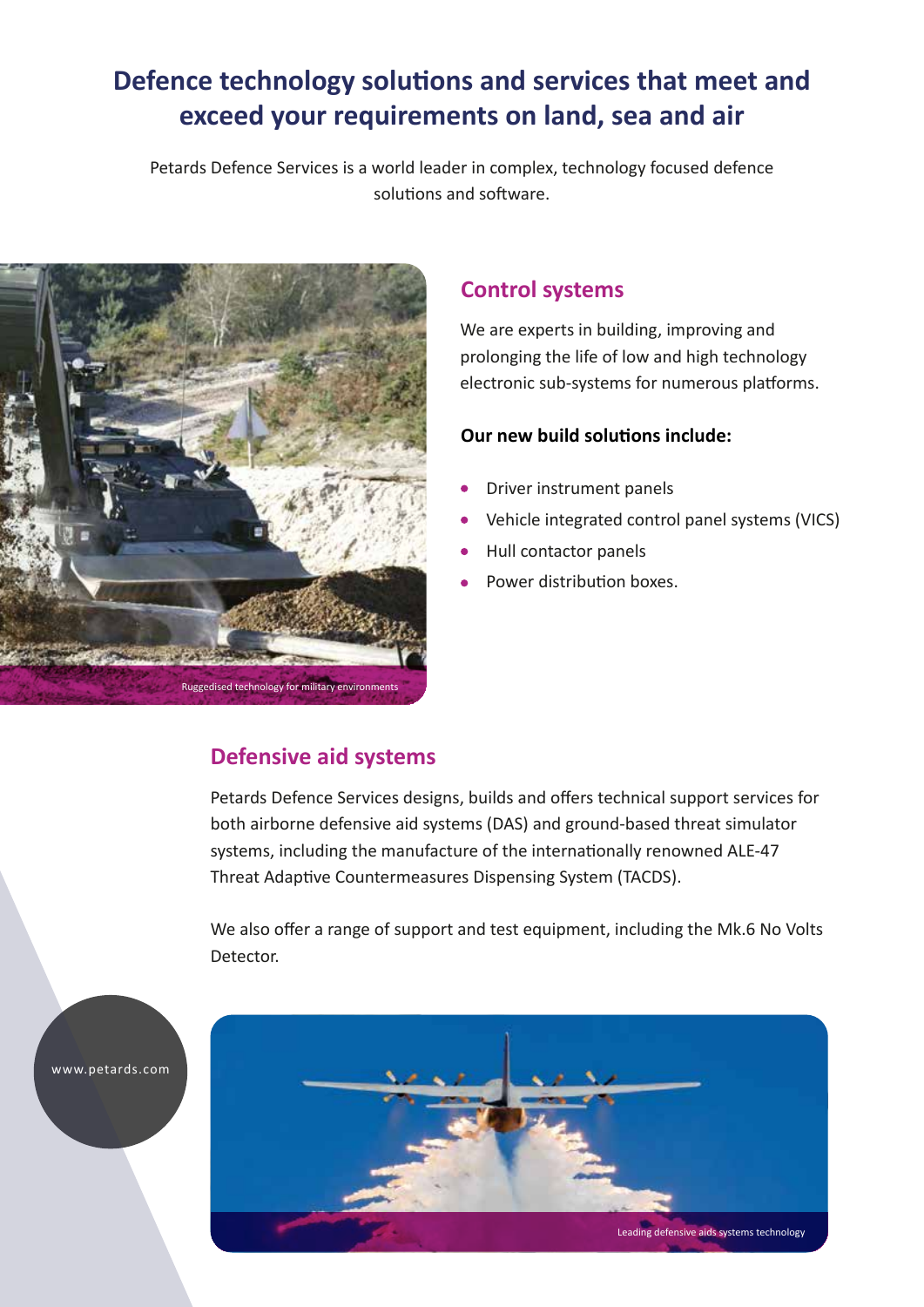### **Communication systems**

We design and build rugged communication systems and supply and support specialist radio equipment in the commercial and military sectors.





#### **Advanced visual surveillance**

"eyeCraft, our modular Military Off the Shelf (MOTS) high definition surveillance solution provides security, safety and reliability across maritime, land, sea and air environments.

### **In-service support**

Our highly skilled engineers will support you from the specification stage of your project through to the delivery of our product and software, including integration with third party solutions. In addition, we offer ad hoc maintenance and obsolescence management services.

www.petards.com